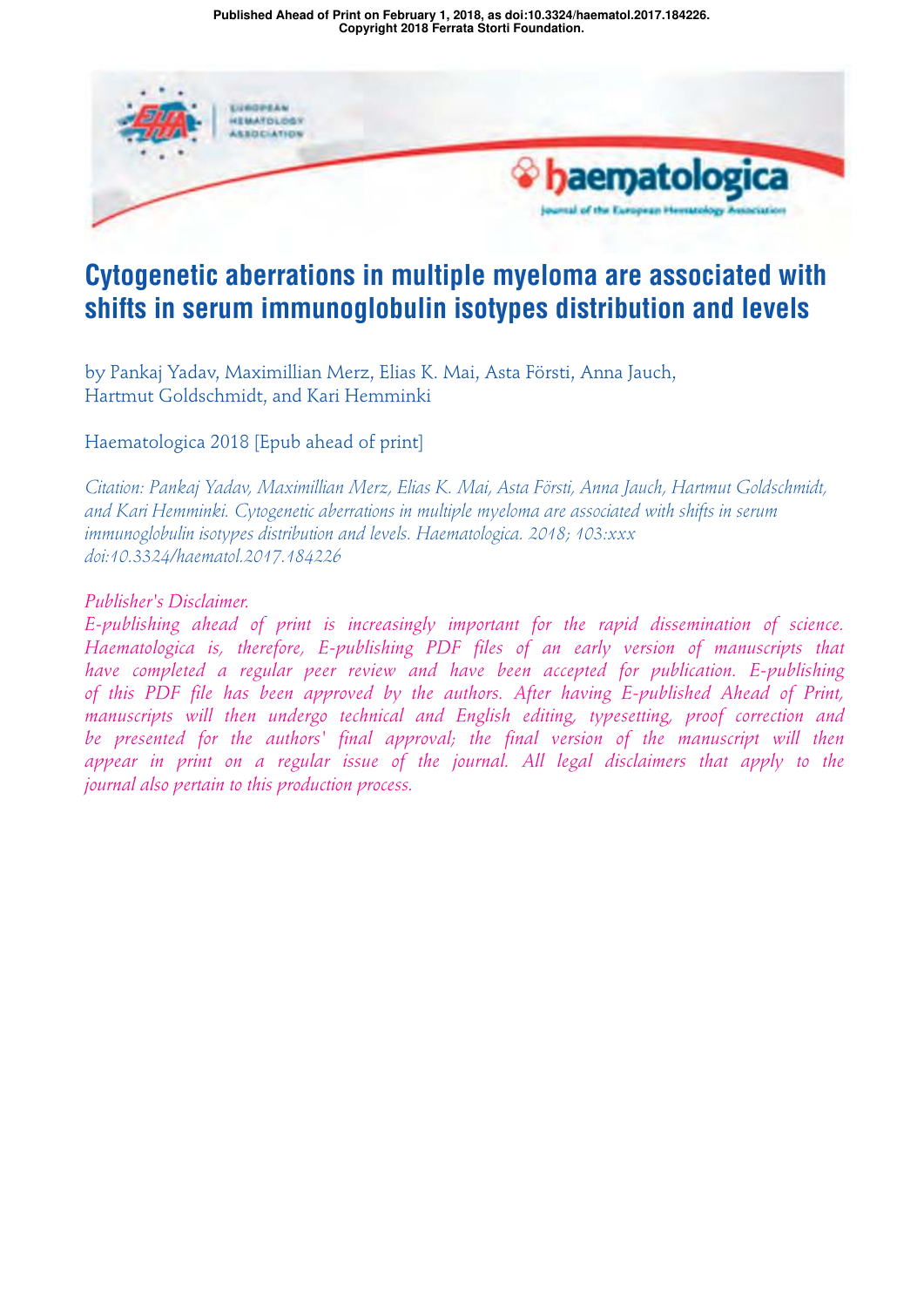# **LETTER TO THE EDITOR**

# **Cytogenetic aberrations in multiple myeloma are associated with shifts in serum immunoglobulin isotypes distribution and levels**

Pankaj Yadav<sup>1</sup>, Maximillian Merz<sup>2</sup>, Elias K. Mai<sup>2</sup>, Asta Försti<sup>1,3</sup>, Anna Jauch<sup>4</sup>, Hartmut Goldschmidt<sup>2,5,\*</sup>, Kari Hemminki<sup>1,3,\*</sup>

- 1. Division of Molecular Genetic Epidemiology, German Cancer Research Center (DKFZ), Heidelberg, Germany
- 2. Department of Internal Medicine V, University Hospital Heidelberg, Heidelberg, Germany
- 3. Center for Primary Health Care Research, Lund University, Malmo, Sweden
- 4. Institute of Human Genetics, University of Heidelberg, Heidelberg, Germany
- 5. National Centre of Tumor Diseases, Heidelberg, Germany

\*Authors share co-senior authorship.

### **Correspondence:**

Pankaj Yadav Division of Molecular Genetic Epidemiology German Cancer Research Center (DKFZ) Im Neuenheimer Feld 580, 69120 Heidelberg, Germany Email: p.yadav@dkfz.de Tel: +49 6221 42-1809 Fax: +49 6221 42-1810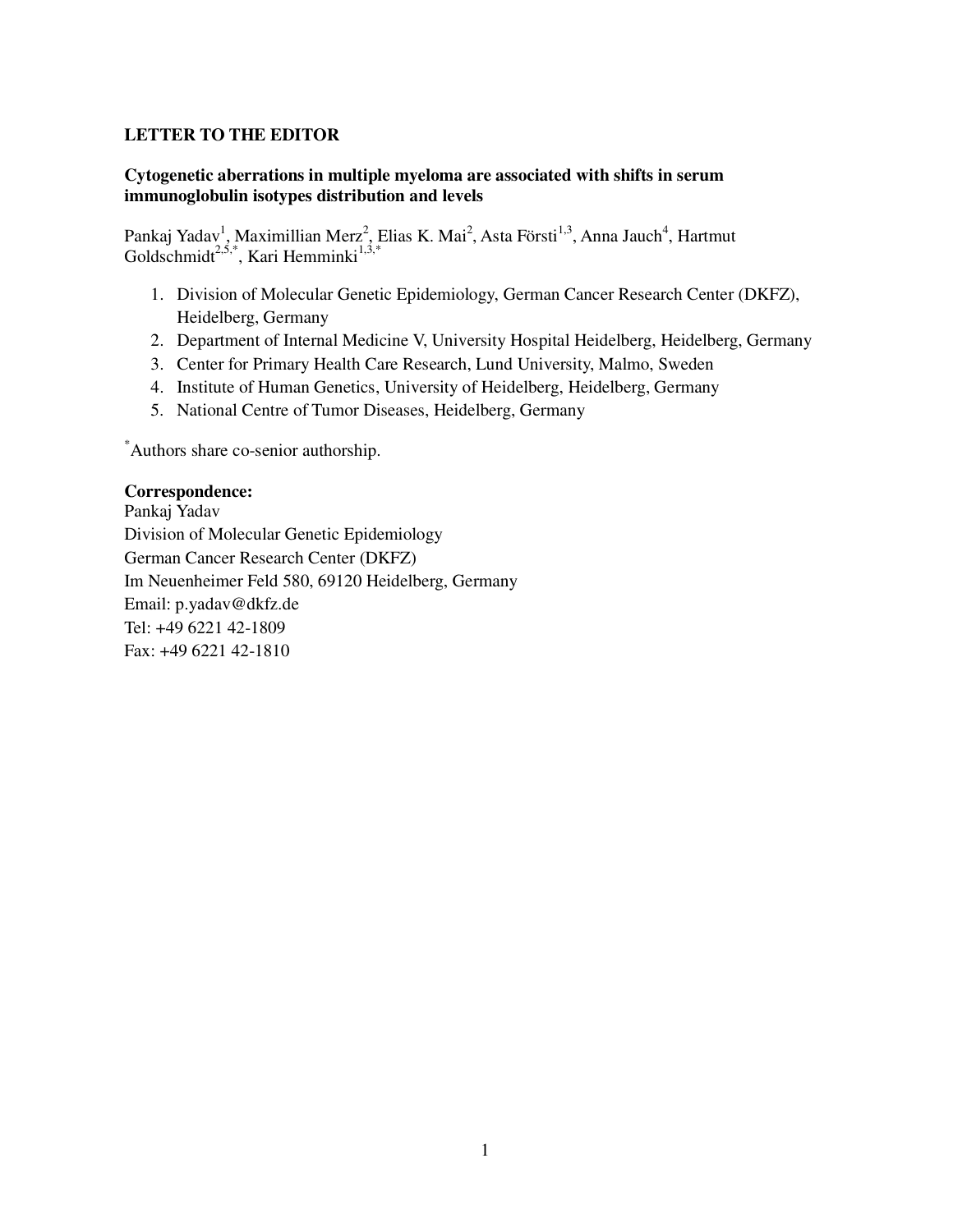Multiple myeloma (MM) is characterized by secretion of monoclonal (M) protein from clonal plasma cells.<sup>1</sup> In most cases, intact immunoglobulins (Igs) consisting of heavy and light chains are secreted whereas in about 20% of cases only free light chains (FLCs) are secreted ('light chain only, LCO, MM').<sup>1</sup> MM is also characterized by a number cytogenetic abnormalities (CAs) categorized into primary (IgH translocations and hyperdiploid trisomies) and secondary events (other CAs). CAs may be used for MM risk stratification in clinical routine.<sup>2-4</sup> One study showed that cases with IgH translocations had higher FLC levels and abnormal FLC ratio.<sup>5</sup> Recently, prognostic significance was shown for isotype matched Ig ratios (e.g. Ig $G_K/IgG_\lambda$ ).<sup>6-8</sup>

As yet, the possible impact of CAs on Ig and FLC subtypes and their levels is poorly studied in MM. The hypothesis is that CAs are associated with the involved Ig isotypes in MM. We carried out a systematic analysis of Ig and FLC subtypes and their serum levels in relation with common CAs using data on 523 patients recruited in German-Speaking Myeloma Multicenter Group (GMMG)- MM5 trial.<sup>9, 10</sup> For purpose of replication, an independent cohort of 325 cases from GMMG-HD4 trial was obtained. $^{11, 12}$ 

Blood samples were collected prior to treatment initiation in the above trials, coordinated by University Clinic Heidelberg. Patient characteristics are summarized in Online Supplementary Table S1; see details.<sup>9, 10</sup> Methods used to measure Ig concentrations and subtypes are described elsewhere<sup>13</sup> and in Supplementary material. CAs were identified for available samples using fluorescence in situ hybridization (FISH) techniques.<sup>11</sup> To assign translocation positivity,  $10\%$  or more of the tested affected cells had to demonstrate positive FISH test. All statistical analyses were performed using R software (version 3.2.3). Chi-square test of independence and Fisher's exact test were used to test equality of proportions of CA positive cases. Multivariable linear regression models were fitted to test the relationship between clinical variables and CAs. Covariates included in the models were international staging system (ISS), sex, light chain type, bone marrow cell count and secondary CAs.

Collection of patient samples and associated clinical information within both clinical trials was approved by the ethical review board of Heidelberg University, in accordance with the Declaration of Helsinki.

Table 1 depicts the proportion of CA positive cases in three major MM isotypes. In both cohorts, the most frequent CA was hyperdiploidy (57%). Proportions of three CAs varied significantly depending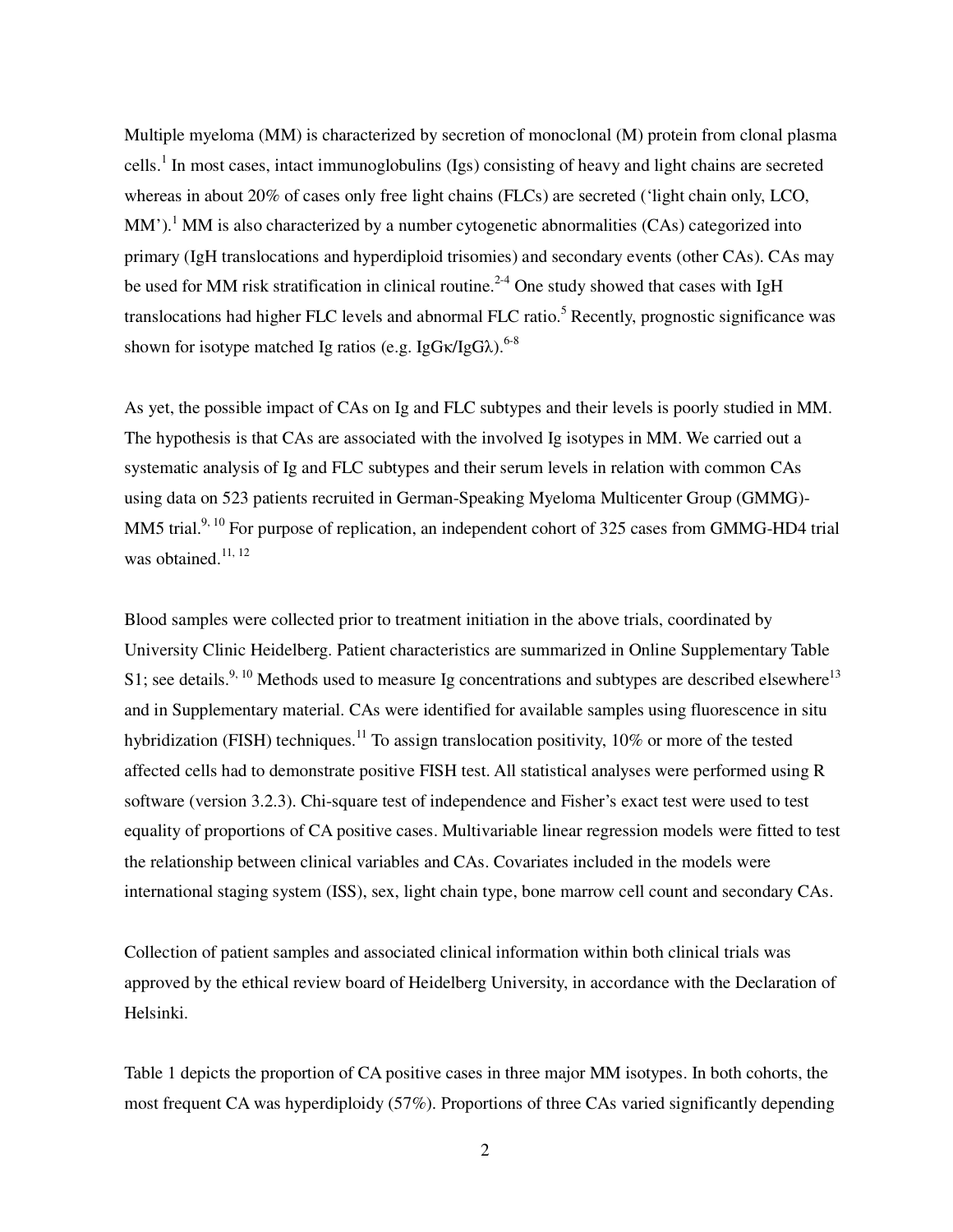upon MM type.  $t(4;14)$  was significantly higher in IgA MM compared with IgG MM (23% vs 6%;  $p=1.1\times10^{-5}$ ) and LCO MM (23% vs 7%;  $p=0.02$ ). Hyperdiploidy occurred more frequently in IgG MM and IgA MM compared with LCO MM (66% vs  $32\%$ ; p=1.3×10<sup>-6</sup> and 53% vs  $32\%$ ; p=0.03, respectively).  $t(11;14)$  was most common in LCO MM compared with IgG MM (41% vs 19%;  $p=6.0\times10^{-4}$ ) and IgA MM (41% vs 14%;  $p=4.2\times10^{-4}$ ). In GMMG-HD4 cohort, we replicated association of t(4;14) with IgA MM compared to IgG MM (28% vs  $10\%$ ; p=3.3×10<sup>-3</sup>) and association of hyperdiploidy with IgG MM compared to LCO MM (66% vs  $35\%$ ; p=6.6×10<sup>-4</sup>). t(14;16) did not influence MM isotype in either cohort. We further analyzed the association between CAs and MM isotypes by considering possible combinations of heavy-light chains. Similar patterns of differences in the proportions were observed across heavy-light chain matched isotypes, as noticed above, for three CAs. Further, isotype matched pairwise comparisons showed significant differences in proportions of three CAs for the IgGκ and IgGλ pair (Online Supplementary Table S2). In GMMG-HD4 cohort, directions of changes remained but the case numbers were small. No such differences were observed in the isotype matched pairwise comparisons for IgA and LCO MM (data not shown). These results indicate that the above noticed association between CAs and Ig isotypes is not influenced by the light chain type.

Table 2 shows median concentrations of serum M-protein and rFLC (κ/λ ratio) in CA positive and negative patients for IgG MM and IgA MM. M-protein levels were systematically increased in t(4;14) positive patients compared with t(4;14) negative patients for both IgG MM and IgA MM. Statistical significance was reached for IgA MM alone ( $p=0.01$ ; beta=14.36) after adjusting for the covariates (see above). This observation was further supported by a significant positive correlation between percentage of t(4;14) harboring plasma cells and M-protein level for IgA MM (Pearson correlation coefficient,  $r = 0.46$ ;  $p=2.6\times10^{-4}$ ). There was a consistent negative relationship, of borderline significance, between M-protein level and hyperdiploidy status for IgG MM and IgA MM ( $p=0.13$ ; beta=-3.86 and p=0.04; beta=-8.23, respectively). Differences in M-protein level were smaller and insignificant for the remaining five CAs. The rFLC values were outside the reference range (0.26– 1.65) for all cases and, with one exception, they were above the reference range, i.e., ratios shifted in favor of κ chains. Significant differences in rFLC were found for gain 1q21 (p=0.01; beta=-0.31) in IgG MM but not in IgA MM ( $p=0.83$ ; beta=0.05).

The median M-protein levels were significantly higher in IgG MM cases compared with IgA MM (36.0 g/l vs 32.3 g/l; p= $2.2 \times 10^{-3}$ ; Online Supplementary Table S3). Consistently, in the GMMG-HD4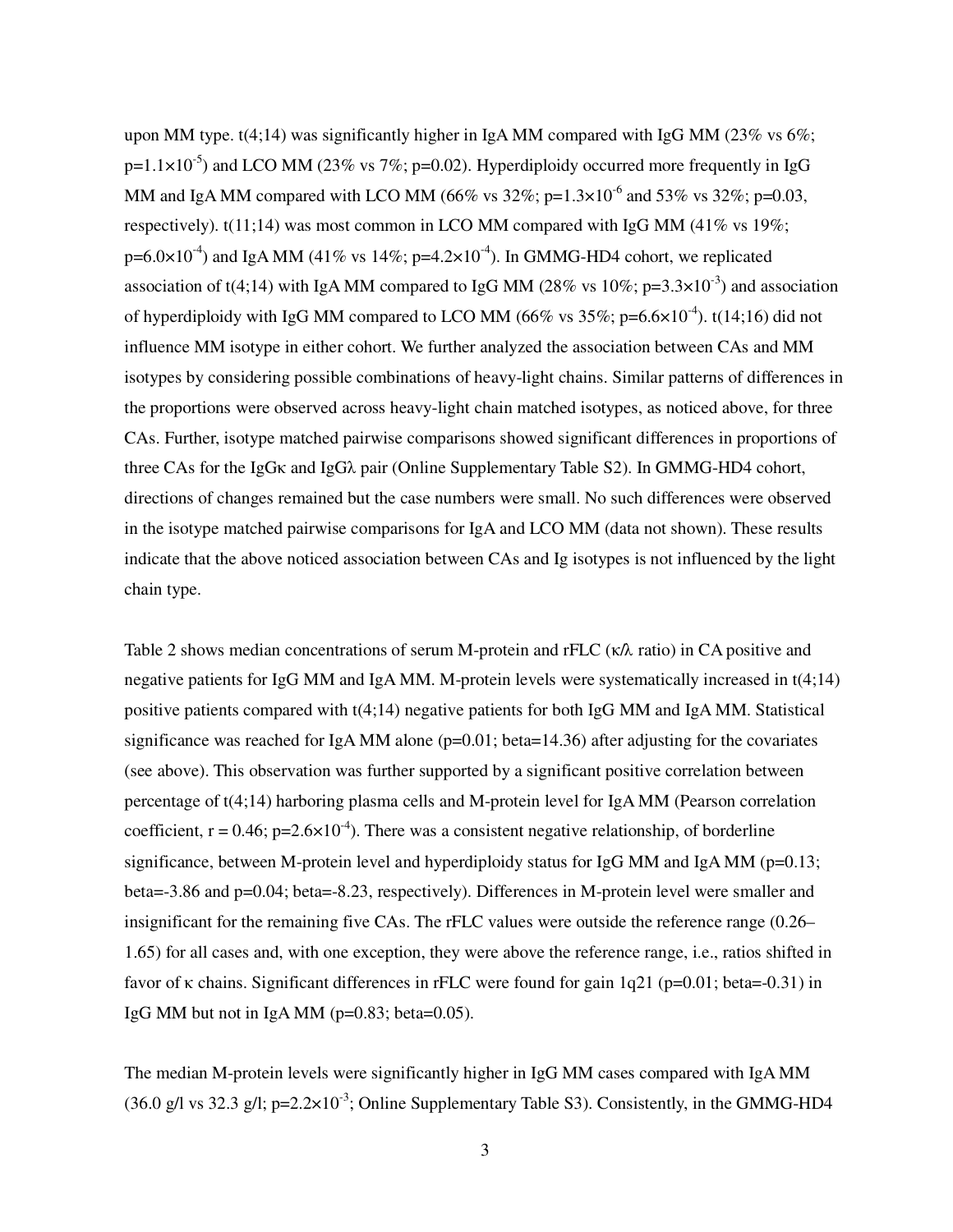cohort, the level in IgG MM was also higher compared with IgA MM (42.0 g/l vs 35.8 g/l; p=4.0×10<sup>-</sup> <sup>4</sup>). No differences in M-protein levels were observed across the three IgH translocation types (p>0.05). For IgA MM, median M-protein levels in patients with any IgH translocations was more than doubled the median M-protein level in hyperdiploidy group (42.4 g/l vs 19.0 g/l; p=1.1×10<sup>-4</sup>). The difference remained consistent, but smaller and of borderline significant in the GMMG-HD4 cohort (44.9 g/l vs 39.1 g/l;  $p=0.06$ ).

The individual FLCκ levels were outside the reference range for 80% of cases, and for 63% cases exceeded upper limit  $(>19.4 \text{ mg/l}; \text{Online Supplementary Table S4})$ . FLC $\lambda$  levels were outside the reference range for 63% cases, and for 31% cases surpassed upper limit (>26.3 mg/l). Online Supplementary Table S4 shows median concentration of uninvolved Igs and FLCs by CA type for three MM isotypes. Practically all uninvolved IgG, IgA and IgM were below the reference values, indicating immunoparesis.<sup>14</sup> On the contrary, FLC<sub>K</sub> level was above and FLC $\lambda$  level was within the reference values. For IgG MM,  $t(11;14)$  positive cases had suppressed IgA and IgM levels ( $p=0.03$ ; beta=-0.14 and  $p=0.02$ ; beta=-0.13, respectively). Differences in FLC $\lambda$  levels were observed for gain 1q21 in IgG MM (p=0.01; beta=0.20), thus explaining the above noticed differences in rFLC for this CA (Table 2). For IgA MM, IgG levels were significantly suppressed in cases positive for del(13q) or gain 1q21 (p=0.03; beta=-0.11 and p=3.7 $\times$ 10<sup>-3</sup>; beta=-0.15, respectively), but significantly elevated in hyperdiploidy cases ( $p=0.01$ ; beta=0.13). Cases with gain 1q21 had IgM levels suppressed ( $p=0.01$ ; beta=-0.19) while cases with del(13q) had FLC $\lambda$  levels suppressed (p=0.04; beta=-0.34). For LCO MM, gain 1q21 positive cases had all the Igs levels significantly suppressed. Hyperdiploidy cases had IgA levels elevated ( $p=0.04$ ; beta=0.21). Cases with t(11;14) had FLC $\kappa$  levels suppressed ( $p=0.02$ ; beta=-0.40) while cases with hyperdiploidy or del(17p) had elevated FLC $\kappa$  levels (p=0.05; beta=0.36 and p=0.01; beta=0.78, respectively).

One main finding of this study was that two CAs showed significant associations with the involved Ig isotypes in both cohorts, hyperdiploidy with IgG MM and t(4;14) with IgA MM. An association was also found for t(11;14) with LCO MM but it did not reached statistical significance in the replication cohort (p=0.09) possibly due to a small sample size. In all these cases CA positivity contributed to higher proportions of the indicated isotypes. What consequences the detected shifts might have remains speculative. t(4;14) positivity was not only related to the increased proportion of IgA isotype but also showed a significant increase in the M-protein level (45.3 g/l vs 28.8 g/l) which was the highest measured median value for this isotype. Whether such high concentration might contribute to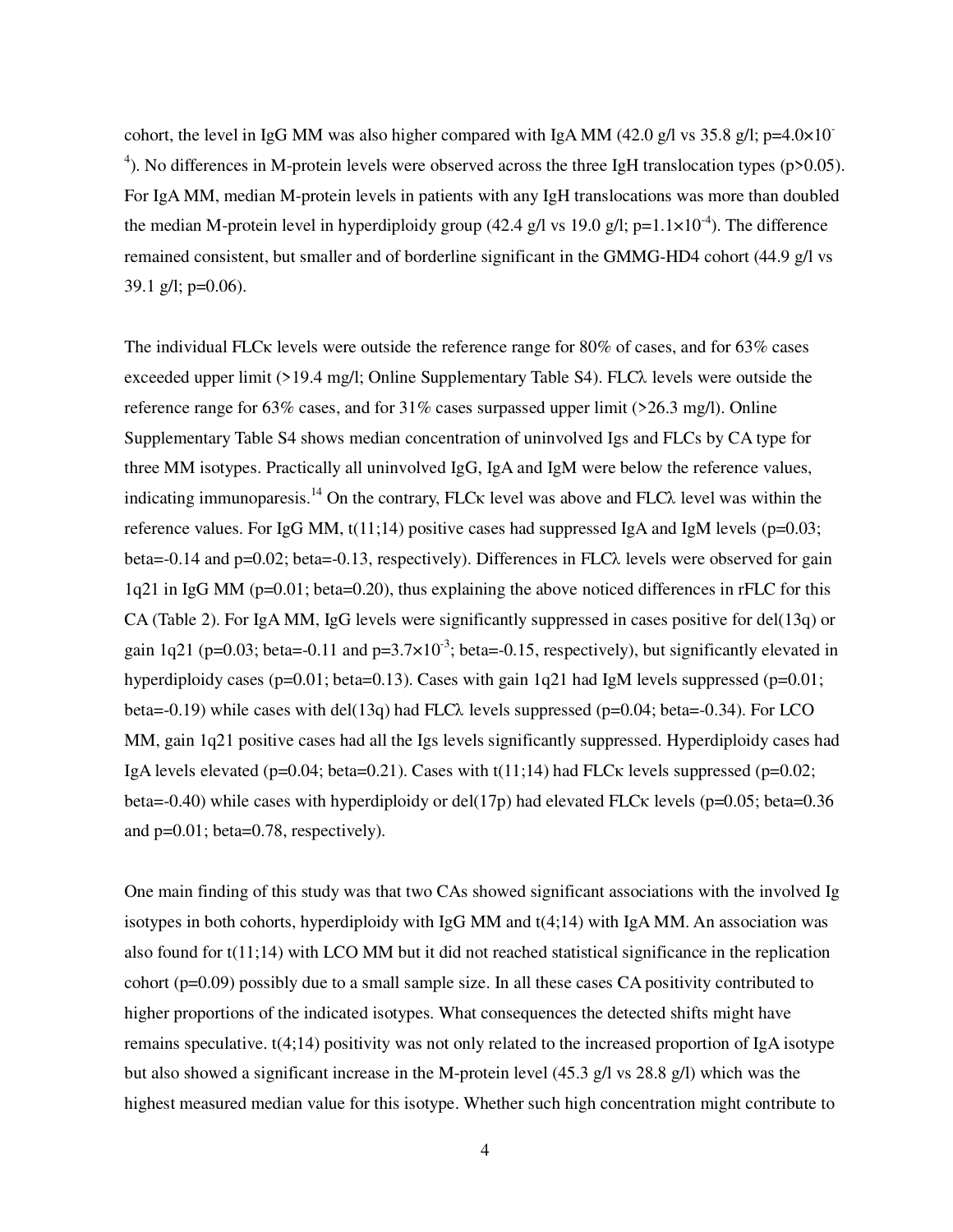the poor prognosis in t(4;14) remains to be settled. Moreover, future studies should focus on comparing the clinical outcomes of non-IgA and IgA t(4;14) patients.

In a previous study, higher rFLC was found in patients with  $t(14;16)$  or del $(13)$ .<sup>5</sup> We identified a significant suppression of rFLC in cases with gain 1q21 for IgG MM. M-protein levels in IgG MM were higher compared with those in IgA MM cases. This might be expected as IgG is the principal isotype in the blood and extracellular fluid whereas IgA is the principal isotype in secretions of mucus epithelium of the intestinal and respiratory tracts. The observation that M-protein levels were higher in any IgH translocation group compared with the hyperdiploidy group can possibly be attributed to the active production of M-protein in actively proliferating plasma cells driven by the translocated *cyclin D* genes. <sup>15</sup> Patients lacking hyperdiploidy had higher M-protein level compared with hyperdiploidy patients, although this difference was statistically significant for IgA MM alone.

In summary, our study provides strong evidence for a complex modifying role of at least two CA types on immunophenotype. We showed further that serum Ig and FLC levels were influenced by several CA types. Our study thus sheds new light on the role of CA as important component of MM pathogenesis influencing immunoglobulin isotypes and the serum Ig and FLC levels.

#### **ACKNOWLEDGEMENTS**

This project was supported by the German Cancer Aid, the Harald Huppert Foundations, The German Federal Ministry of Education and Research (eMed, Cliommics 01ZX1309B) and the Multiple Myeloma Research Foundation.

#### **AUTHOR CONTRIBUTIONS**

PY analyzed the data; HG, MM, EKM collected and organized the German patient data; AJ was responsible for cytogenetics; KH, AF and HG designed the study; KH and PY wrote the first manuscript draft; all authors contributed by comments and approved the final manuscript.

#### **CONFLICT OF INTEREST**

Authors declare that there are no competing financial interests.

#### **ADDITIONAL INFORMATION**

The online version of this article contains a data supplement.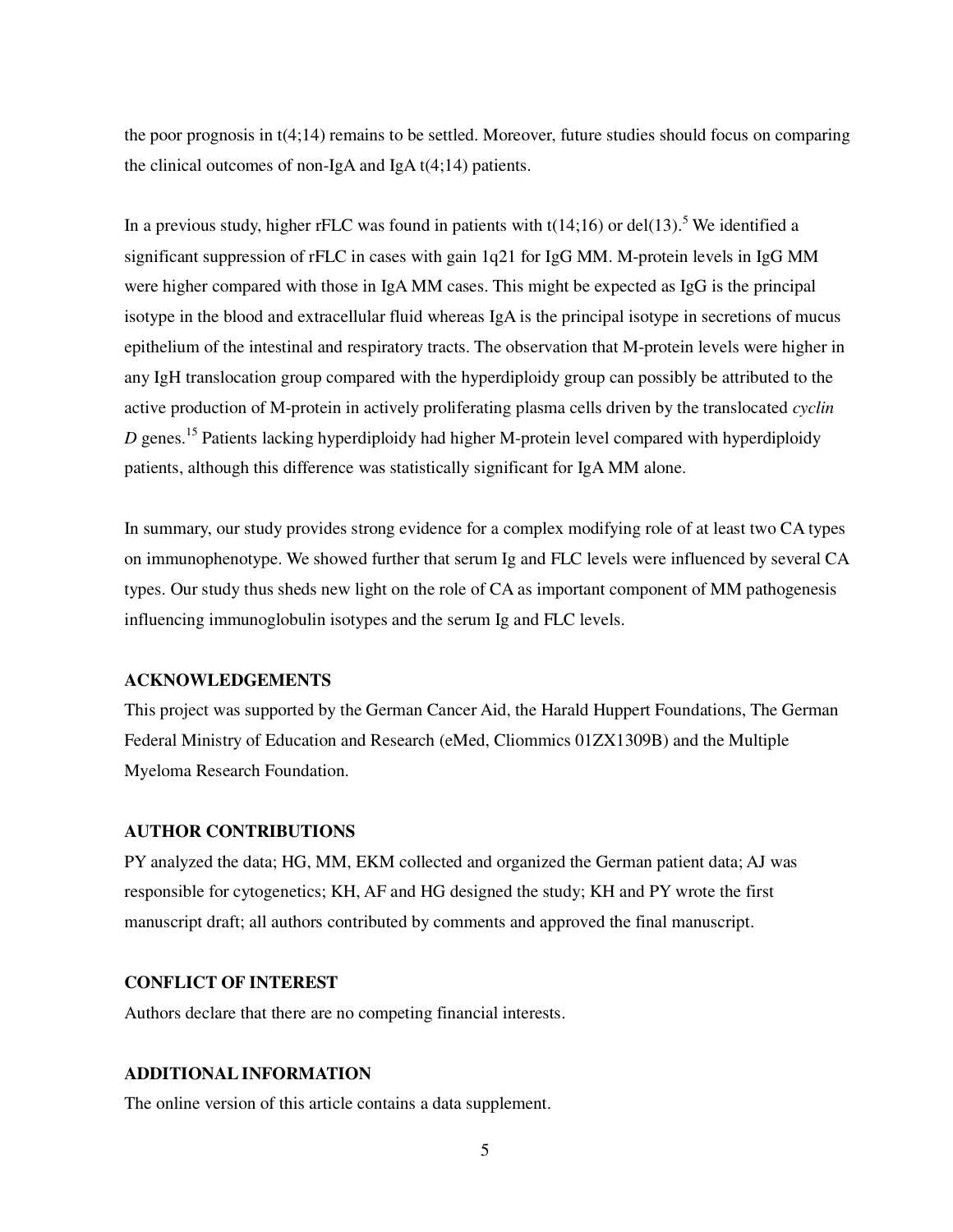# **REFERENCES**

1. Rajkumar SV, Dimopoulos MA, Palumbo A, et al. International Myeloma Working Group updated criteria for the diagnosis of multiple myeloma. Lancet Oncol. 2014;15(12):e538-e548.

2. Palumbo A, Avet-Loiseau H, Oliva S, et al. Revised international staging system for multiple myeloma: A report from international myeloma working group. J Clin Oncol. 2015;33(26):2863-2869. 3. Manier S, Salem KZ, Park J, Landau DA, Getz G, Ghobrial IM. Genomic complexity of

multiple myeloma and its clinical implications. Nat Rev Clin Oncol. 2016;14(2):100-113.

4. Rajan AM, Rajkumar SV. Interpretation of cytogenetic results in multiple myeloma for clinical practice. Blood Cancer J. 2015;5(10):e365-e365.

5. Kumar S, Zhang L, Dispenzieri A, et al. Relationship between elevated immunoglobulin free light chain and the presence of IgH translocations in multiple myeloma. Leukemia. 2010;24(8):1498- 1505.

6. Ludwig H, Milosavljevic D, Berlanga O, et al. Suppression of the noninvolved pair of the myeloma isotype correlates with poor survival in newly diagnosed and relapsed/refractory patients with myeloma. Am J Hematol. 2016;91(3):295-301.

7. Bradwell A, Harding S, Fourrier N, et al. Prognostic utility of intact immunoglobulin Ig′κ/Ig′λ ratios in multiple myeloma patients. Leukemia. 2013;27(1):202-207.

8. Michallet M, Chapuis-Cellier C, Dejoie T, et al. Heavy+light chain monitoring correlates with clinical outcome in multiple myeloma patients. Leukemia. 2017;June 30:[Epub ahead of print].

9. Merz M, Salwender H, Haenel M, et al. Subcutaneous versus intravenous bortezomib in two different induction therapies for newly diagnosed multiple myeloma: An interim analysis from the prospective GMMG-MM5 trial. Haematologica. 2015;100(7):964-969.

10. Mai EK, Bertsch U, Dürig J, et al. Phase III trial of bortezomib, cyclophosphamide and dexamethasone (VCD) versus bortezomib, doxorubicin and dexamethasone (PAd) in newly diagnosed myeloma. Leukemia. 2015;29(8):1721-1729.

11. Neben K, Lokhorst HM, Jauch A, et al. Administration of bortezomib before and after autologous stem cell transplantation improves outcome in multiple myeloma patients with deletion 17p. Blood. 2012;119(4):940-948.

12. Goldschmidt H, Lokhorst HM, Mai EK, et al. Bortezomib before and after high-dose therapy in myeloma: long-term results from the phase III HOVON-65/GMMG-HD4 trial. Leukemia. 2017 July 4. [Epub ahead of print].

13. Bochtler T, Hegenbart U, Heiss C, et al. Evaluation of the serum-free light chain test in untreated patients with AL amyloidosis. Haematologica. 2008;93(3):459-462.

14. González-Calle V, Cerdá S, Labrador J, et al. Recovery of polyclonal immunoglobulins one year after autologous stem cell transplantation as a long-term predictor marker of progression and survival in multiple myeloma. Haematologica. 2017;102(5):922-931.

15. Hose D, Rème T, Hielscher T, et al. Proliferation is a central independent prognostic factor and target for personalized and risk-adapted treatment in multiple myeloma. Haematologica. 2011;96(1):87-95.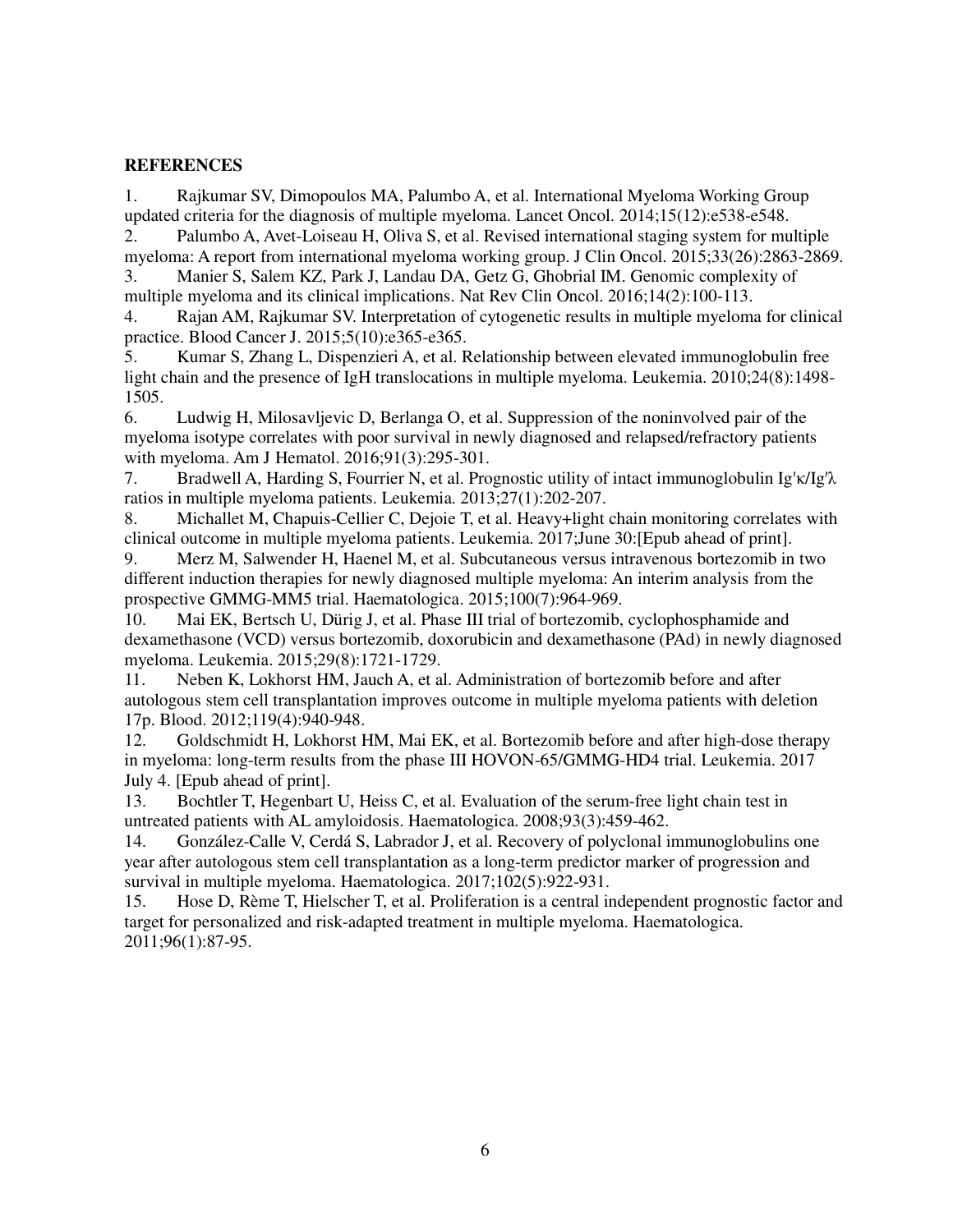# **TABLES**

|                 |                        | <b>Proportion</b> |                 |                 |                      | P for comparison     |                      |  |
|-----------------|------------------------|-------------------|-----------------|-----------------|----------------------|----------------------|----------------------|--|
| <b>CA</b>       | All cases <sup>*</sup> | IgG MM            | IgA MM          | <b>LCO MM</b>   | IgG, LCO<br>IgG, IgA |                      | IgA, LCO             |  |
| <b>GMMG-MM5</b> | $N = 523$              | $N = 318$         | $N=106$         | $N=90$          |                      |                      |                      |  |
| t(4;14)         | 0.09<br>(44/475)       | 0.06<br>(17/294)  | 0.23<br>(22/97) | 0.07(5/76)      | $1.1 \times 10^{-5}$ | 1.0                  | 0.02                 |  |
| t(11;14)        | 0.22<br>(100/461)      | 0.19<br>(55/288)  | 0.14<br>(13/95) | 0.41<br>(29/71) | 0.90                 | $6.0 \times 10^{-4}$ | $4.2 \times 10^{-4}$ |  |
| t(14;16)        | 0.06<br>(12/197)       | 0.06<br>(7/123)   | 0.04<br>(2/45)  | 0.08(2/25)      | 1.0                  | 1.0                  | 1.0                  |  |
| Hyperdiploidy   | 0.57<br>(263/458)      | 0.66<br>(187/285) | 0.53<br>(50/94) | 0.32<br>(23/72) | 0.13                 | $1.3 \times 10^{-6}$ | 0.03                 |  |

Table 1. Proportion of positivity for cytogenetic abnormalities (CAs) across multiple myeloma (MM) isotypes, IgG, IgA and LCO.

| GMMG-HD4      | $N = 325$         | $N=191$           | $N=74$          | $N=55$          |                      |                      |      |
|---------------|-------------------|-------------------|-----------------|-----------------|----------------------|----------------------|------|
| t(4;14)       | 0.14<br>(41/295)  | 0.10<br>(17/173)  | 0.28<br>(18/65) | 0.11(6/53)      | $3.3 \times 10^{-3}$ | 1.0                  | 0.15 |
| t(11;14)      | 0.19<br>(57/296)  | 0.19<br>(33/174)  | 0.12<br>(8/65)  | 0.30<br>(16/53) | 0.93                 | 0.36                 | 0.09 |
| t(14;16)      | 0.02<br>(5/284)   | 0.01<br>(2/166)   | 0.02<br>(1/63)  | 0.04(2/51)      | 1.0                  | 0.72                 | 1.0  |
| Hyperdiploidy | 0.57<br>(162/286) | 0.66<br>(111/169) | 0.48<br>(30/62) | 0.35<br>(18/51) | 0.08                 | $6.6 \times 10^{-4}$ | 0.69 |

**Proportion**: each entry represents proportion of CA positive cases. In parentheses are shown the number of CA positive cases and the number of cases tested for this CA.

**N**: total number of MM cases with this MM isotype.

**P**: Bonferroni corrected p value from a Chi-square test of pairwise comparisons of proportions in the three groups, namely, IgG, IgA and LCO for each CA. Fisher's exact test was used when the expected count was less than 5.

**Bold types**: significant differences ( $P \le 0.05$ ) are shown in bold.

\*All cases included additional 9 and 5 cases in GMMG-MM5 and GMMG-HD4, respectively, with involved Ig isotypes as IgM or IgD.

**LCO**: light chain only.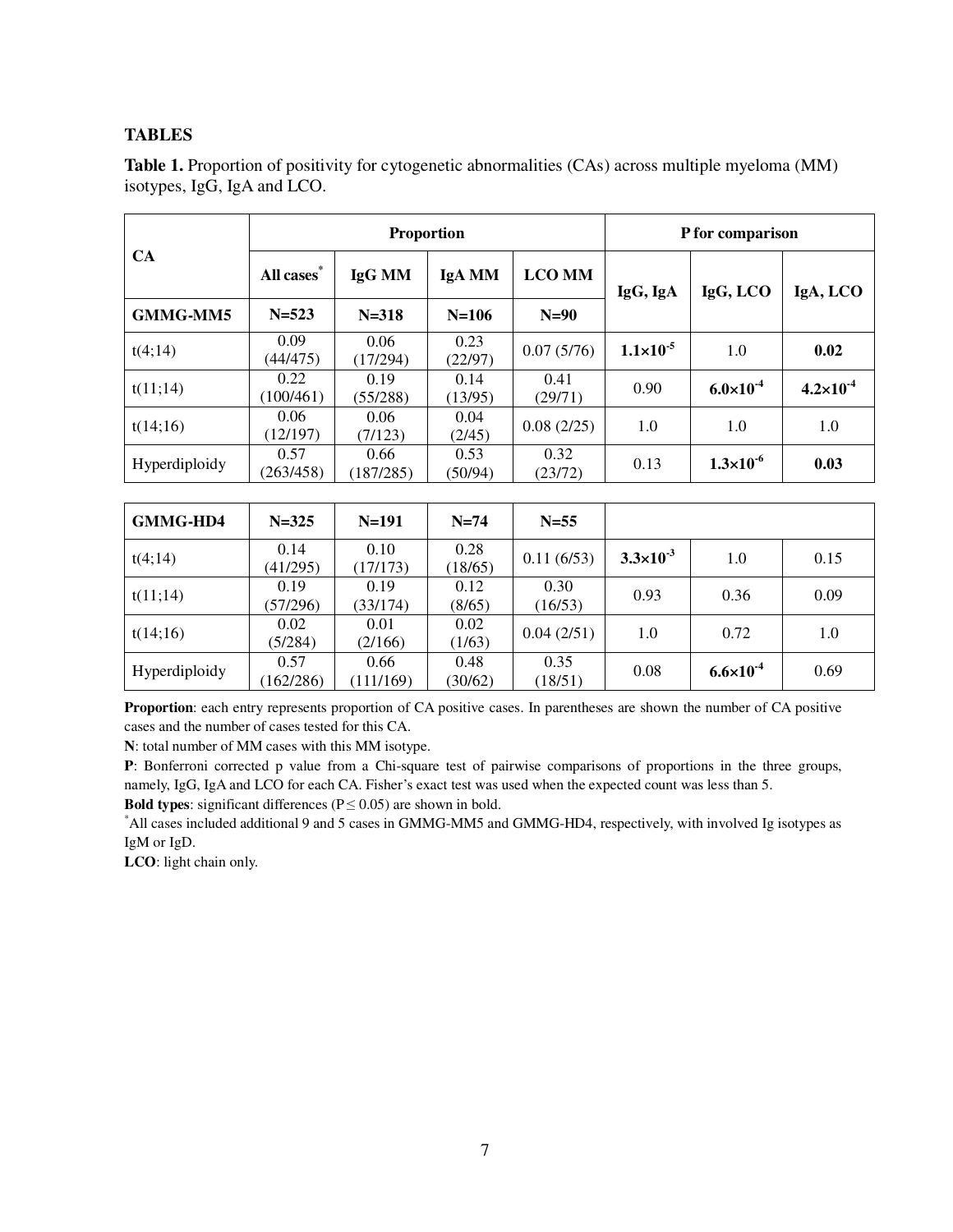| CA               | Laboratory           | Reference          | <b>Median</b> | <b>Cases</b> |                                                                                                                                                                                                                                           | ${\bf P}$ |
|------------------|----------------------|--------------------|---------------|--------------|-------------------------------------------------------------------------------------------------------------------------------------------------------------------------------------------------------------------------------------------|-----------|
|                  | parameter            | range <sup>*</sup> | $(m_1, m_2)$  | $(n_1, n_2)$ |                                                                                                                                                                                                                                           |           |
| IgG MM $(N=318)$ |                      |                    |               |              |                                                                                                                                                                                                                                           |           |
| t(4;14)          | $M$ -protein $(g/l)$ |                    | 50.5, 35.3    | 17, 277      |                                                                                                                                                                                                                                           | 0.13      |
|                  | rFLC                 | $0.26 - 1.65$      | 21.8, 14.8    | 17, 274      | 0.04                                                                                                                                                                                                                                      | 0.88      |
| t(11;14)         | $M$ -protein $(g/l)$ |                    | 40.2, 35.6    | 55, 233      | 2.24                                                                                                                                                                                                                                      | 0.48      |
|                  | rFLC                 | $0.26 - 1.65$      | 3.2, 17.2     | 54, 231      | 0.04                                                                                                                                                                                                                                      | 0.81      |
| t(14;16)         | $M$ -protein $(g/l)$ |                    | 34.5, 36.1    | 7, 116       | <b>BETA</b><br>7.68<br>$-3.27$<br>$-0.49$<br>2.49<br>$-0.31$<br>$-3.86$<br>0.08<br>$-2.97$<br>0.04<br>$-4.57$<br>0.26<br>14.36<br>0.10<br>$-1.64$<br>$-0.27$<br>$-22.64$<br>$-1.17$<br>0.45<br>0.05<br>$-8.23$<br>$-0.05$<br>4.68<br>0.30 | 0.74      |
|                  | rFLC                 | $0.26 - 1.65$      | 0.01, 30.2    | 7, 116       |                                                                                                                                                                                                                                           | 0.25      |
|                  | $M$ -protein $(g/l)$ |                    | 37.4, 34.5    | 100, 189     |                                                                                                                                                                                                                                           | 0.34      |
| gain 1q21        | rFLC                 | $0.26 - 1.65$      | 7.2, 21.2     | 100, 186     |                                                                                                                                                                                                                                           | 0.01      |
|                  | $M$ -protein $(g/l)$ |                    | 34.0, 40.2    | 187, 98      |                                                                                                                                                                                                                                           | 0.13      |
| Hyperdiploidy    | rFLC                 | $0.26 - 1.65$      | 19.3, 7.3     | 186, 96      |                                                                                                                                                                                                                                           | 0.52      |
|                  | $M$ -protein $(g/l)$ |                    | 35.4, 35.9    | 123, 172     |                                                                                                                                                                                                                                           | 0.25      |
| del(13q)         | rFLC                 | $0.26 - 1.65$      | 9.6, 20.3     | 122, 170     |                                                                                                                                                                                                                                           | 0.75      |
|                  | M-protein (g/l)      |                    | 29.2, 36.4    | 30, 266      |                                                                                                                                                                                                                                           | 0.25      |
| del(17p)         | rFLC                 | $0.26 - 1.65$      | 98.2, 13.0    | 30, 263      |                                                                                                                                                                                                                                           | 0.16      |
|                  |                      |                    |               |              |                                                                                                                                                                                                                                           |           |
| IgA MM $(N=106)$ |                      |                    |               |              |                                                                                                                                                                                                                                           |           |
|                  | $M$ -protein $(g/l)$ |                    | 45.3, 28.8    | 22, 75       |                                                                                                                                                                                                                                           | 0.01      |
| t(4;14)          | rFLC                 | $0.26 - 1.65$      | 23.2, 5.02    | 22, 74       |                                                                                                                                                                                                                                           | 0.75      |
|                  | $M$ -protein $(g/l)$ |                    | 28.3, 33.8    | 13,82        |                                                                                                                                                                                                                                           | 0.80      |
| t(11;14)         | rFLC                 | $0.26 - 1.65$      | 9.8, 6.9      | 13,81        |                                                                                                                                                                                                                                           | 0.45      |
|                  | $M$ -protein $(g/l)$ |                    | 3.7, 35.1     | 2, 43        | 7.44<br>0.08                                                                                                                                                                                                                              | 0.16      |
| t(14;16)         | rFLC                 | $0.26 - 1.65$      | 9.9, 7.2      | 2, 43        |                                                                                                                                                                                                                                           | 0.14      |
|                  | $M$ -protein $(g/l)$ |                    | 35.3, 30.4    | 54, 41       |                                                                                                                                                                                                                                           | 0.92      |
| gain 1q21        | rFLC                 | $0.26 - 1.65$      | 3.8, 13.5     | 53, 41       |                                                                                                                                                                                                                                           | 0.83      |
|                  | $M$ -protein $(g/l)$ |                    | 29.2, 36.5    | 50, 44       |                                                                                                                                                                                                                                           | 0.04      |
| Hyperdiploidy    | rFLC                 | $0.26 - 1.65$      | 9.8, 4.6      | 49, 44       |                                                                                                                                                                                                                                           | 0.83      |
|                  | $M$ -protein $(g/l)$ |                    | 35.6, 27.8    | 53, 44       |                                                                                                                                                                                                                                           | 0.27      |
| del(13q)         | rFLC                 | $0.26 - 1.65$      | 9.7, 5.0      | 52, 44       |                                                                                                                                                                                                                                           | 0.21      |
|                  | $M$ -protein $(g/l)$ |                    | 34.6, 32.3    | 13,84        |                                                                                                                                                                                                                                           | 0.23      |
| del(17p)         | rFLC                 | $0.26 - 1.65$      | 10.8, 6.9     | 13,83        |                                                                                                                                                                                                                                           | 0.82      |

**Table 2.** Association between cytogenetic abnormalities (CA) and concentration of serum M-protein and rFLCs (κ/λ ratio) in IgG MM and IgA MM.

**m1, m2**: median concentration of serum M-protein and rFLC in CA positive and negative cases, respectively. **n1, n2**: number of CA positive and negative cases, respectively.

**BETA, P**: estimate of coefficient and p value for CA in a multiple linear model involving laboratory parameter (e.g. M-protein and rFLC) as dependent variable and CA, international staging system (ISS), sex, light chain as independent variables. Logarithmic transformation was performed for rFLC.

**Bold types:** median concentrations shown in bold for  $P \le 0.05$ .

\* Reference range as reported by the International Myeloma Foundation.

- implies not applicable.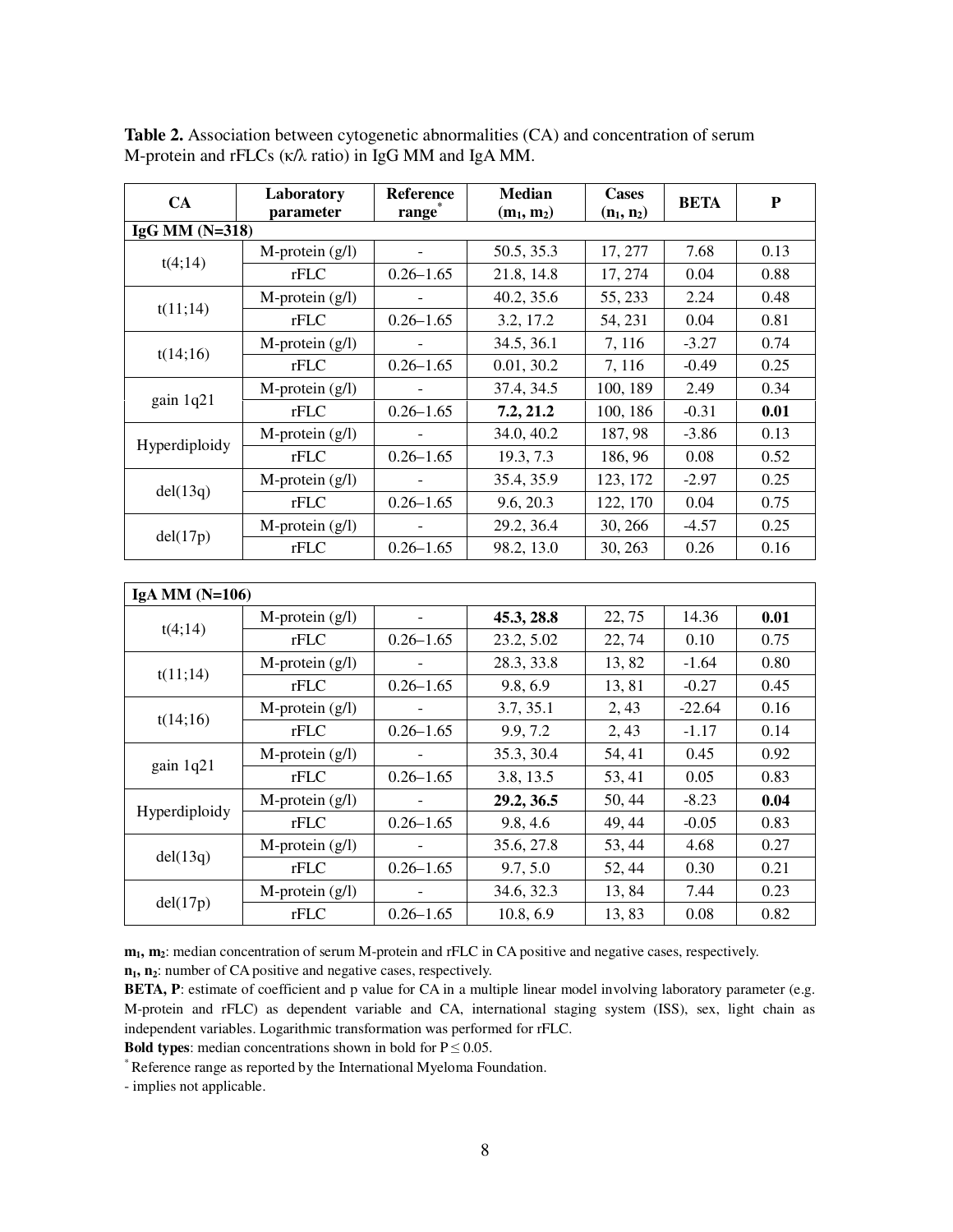# **SUPPLEMENTARY DATA**

**Cytogenetic aberrations in multiple myeloma are associated with shifts in serum immunoglobulin isotypes distribution and levels**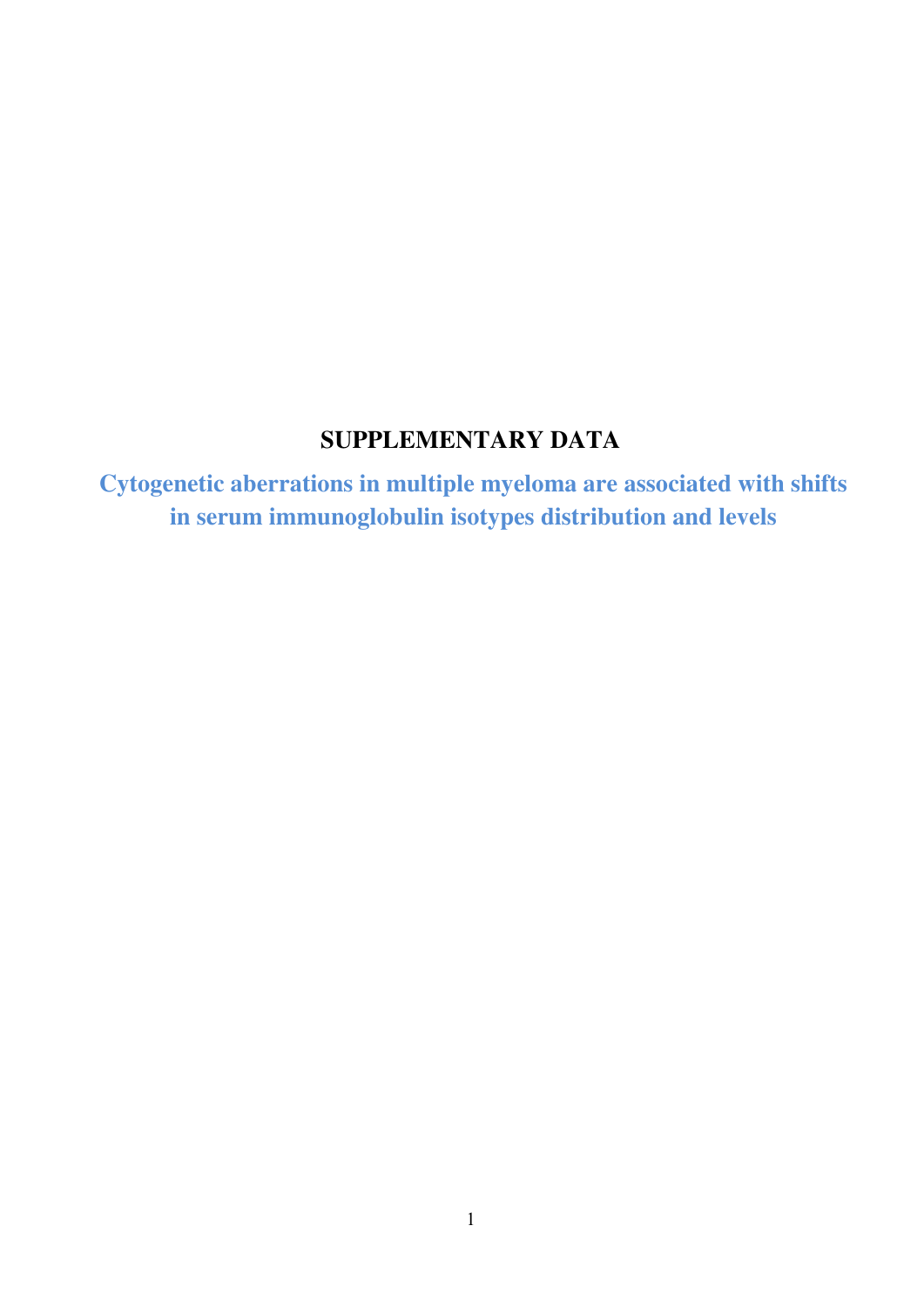# **Supplementary Methods**

# *Serum Immunoglobulin measurements*

The concentrations of serum intact immunoglobulins and free light chains (FLCs) were measured by a latex enhanced immunoassay on a Behring 2 nephelometer, except for IgG which was measured by electrophoresis. The reference ranges were used according to the manufacturer's instructions as follows: 3.3–19.4 mg/L for kappa light chain, 5.7–26.3 mg/L for lambda light chain and 0.3–1.6 for kappa/lambda ratio. The FLC test was considered positive when the criteria of both an abnormal FLC ratio and an elevation of the involved light chain above the respective upper range were met. Immunofixation of serum was performed using the Paragon Electrophoresis System kit by Beckman Coulter. In case of an ambiguous result, the immunofixation was repeated after prior denaturation with 2-mercaptoethanol and kits by Dako, Binding Site or Technoclon were applied additionally.

# **Supplementary Tables**

**Supplementary Table S1.** Patient characteristics from GMMG-MM5 and GMMG-HD4 clinical trials.

|                     | $GMMG-MM5$ (Total =523)                              | GMMG-HD4 (Total=325)         |
|---------------------|------------------------------------------------------|------------------------------|
| Male                | 312 (60%)                                            | 191 (59%)                    |
| Age (years)         | $58\pm8(32-70)$                                      | $55\pm7(27-65)$              |
|                     | $ISSa (Stage 1/2/3)$   197 (38%)/180 (34%)/146 (28%) | 125 (41%)/105 (34%)/76 (25%) |
|                     | Myeloma with involved heavy/light chain              |                              |
| $IgG\kappa$         | 230 (44%)                                            | 154 (48%)                    |
| $IgG\lambda$        | 88 (17%)                                             | $37(11\%)$                   |
| IgAx                | 64 (12%)                                             | 36 $(11\%)$                  |
| $IgA\lambda$        | 42 $(8%)$                                            | 38 (12%)                     |
| $LCO-K$             | 56 (11%)                                             | 28(9%)                       |
| $LCO-\lambda$       | 34 $(6%)$                                            | 27(8%)                       |
| Others <sup>b</sup> | 9(2%)                                                | $4(1\%)$                     |

Age is presented as mean± standard deviation (range). LCO: light chain only disease; ISS: international staging system. <sup>a</sup> GMMG-HD4 had 19 missing values.

<sup>b</sup> included additional 9 patients (1 IgMλ, 1 IgDκ and 7 IgDλ) in GMMG-MM5 and 5 patients (1 IgMκ, 1 IgDκ, 2 IgDλ and 1 misssing) in GMMG-HD4.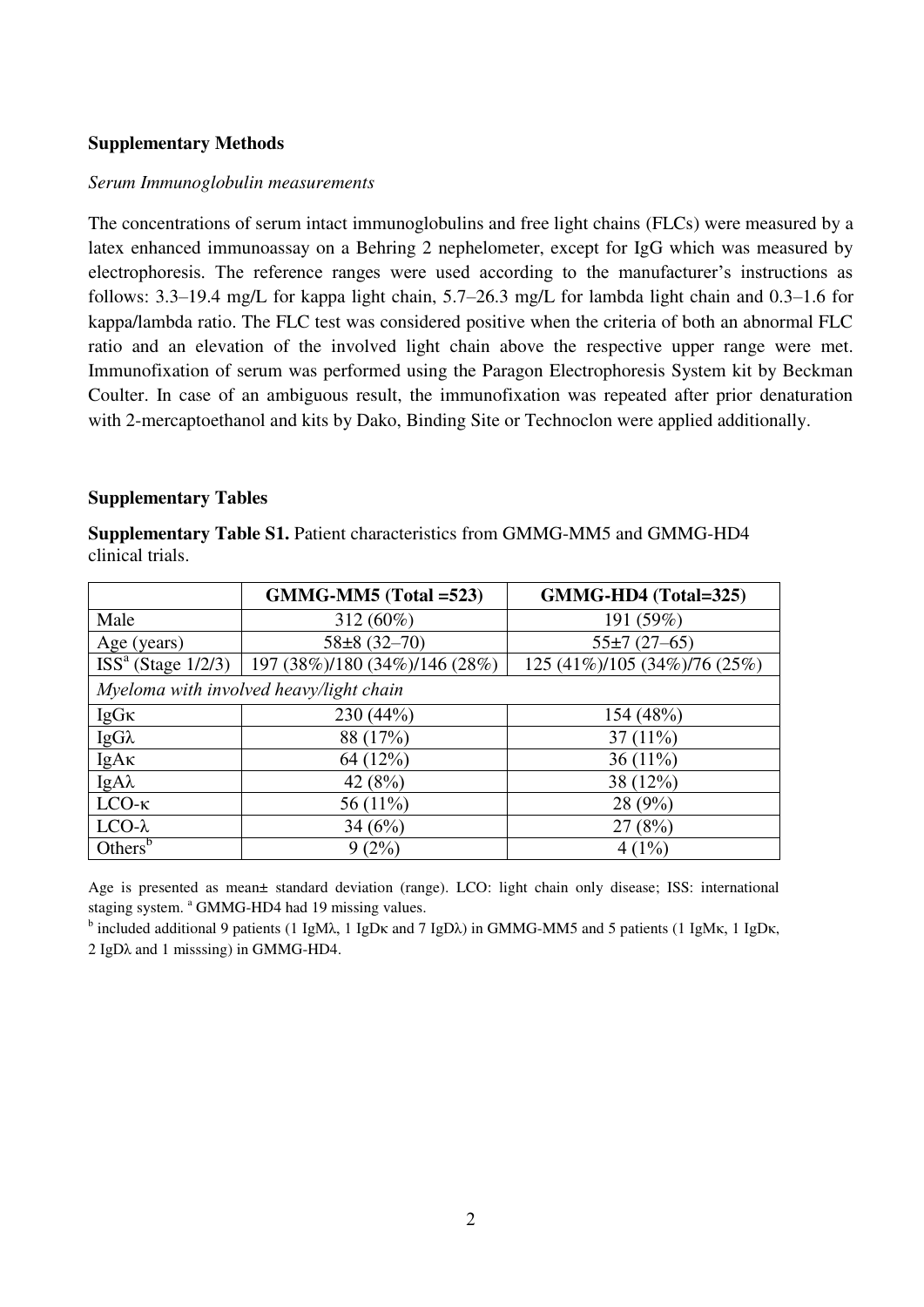|                 | <b>Proportion</b> |              |                      |
|-----------------|-------------------|--------------|----------------------|
| <b>CA</b>       | <b>IgGK</b>       | $IgG\lambda$ | D                    |
| <b>GMMG-MM5</b> | $(N=230)$         | $(N=88)$     |                      |
| t(4;14)         | 0.06(13/215)      | 0.05(4/79)   | 1.0                  |
| t(11;14)        | 0.15(31/210)      | 0.31(24/78)  | $3.7 \times 10^{-3}$ |
| t(14;16)        | 0.02(2/96)        | 0.19(5/27)   | $5.6 \times 10^{-3}$ |
| Hyperdiploidy   | 0.70(145/208)     | 0.55(42/77)  | 0.02                 |

**Supplementary Table S2.** Proportion of positivity for cytogenetic abnormalities (CAs) in IgG isotypes.

| GMMG-HD4      | $(N=154)$    | $(N=37)$    |      |
|---------------|--------------|-------------|------|
| t(4:14)       | 0.10(14/142) | 0.10(3/31)  |      |
| t(11:14)      | 0.18(25/142) | 0.25(8/32)  | 0.48 |
| t(14:16)      | 0.01(1/135)  | 0.03(1/31)  | 0.34 |
| Hyperdiploidy | 0.68(94/138) | 0.55(17/31) | 0.23 |

**Proportion**: each entry represents proportion of CA positive cases. In parentheses are shown the number of CA positive cases and the number of cases tested for this CA.

**N**: total number of cases with this MM isotype.

**P**: P value from a Chi-square test for comparison between isotype machted Igs (e.g. IgGκ vs IgGλ). Fisher's exact test was used when the expected count was less than 5.

**Bold types**: significant differences (P≤0.05) are shown in bold.

**Supplementary Table S3.** Concentrations of **s**erum M-protein in IgG MM and IgA MM cases based on cytogenetic abnormalities (CAs), showing median values together with ranges.

| CA              | IgG MM            |                        | IgA MM               |                        |  |
|-----------------|-------------------|------------------------|----------------------|------------------------|--|
|                 | $M-protein(g/l)$  | <b>Number of cases</b> | $M$ -protein $(g/I)$ | <b>Number of cases</b> |  |
| <b>GMMG-MM5</b> |                   |                        |                      |                        |  |
| All cases       | 36.0(1.5, 125.6)  | 318                    | 32.3(1.1, 81.8)      | 106                    |  |
| t(4;14)         | 50.5(5.7, 125.6)  | 17                     | 45.3(7.8, 81.8)      | 22                     |  |
| t(11;14)        | 40.2(3.5, 82.1)   | 55                     | 28.3 (10.9, 60.1)    | 13                     |  |
| t(14;16)        | 34.5 (3.1, 102.9) | 7                      | 3.7(2.4, 4.9)        | $\overline{2}$         |  |
| any IgH         | 42.6(3.5, 125.6)  | 67                     | 42.4(2.4, 81.8)      | 28                     |  |
| Hyperdiploidy   | 34.0(1.5, 95.6)   | 84                     | 19.0(1.5, 79.2)      | 18                     |  |
| <b>GMMG-HD4</b> |                   |                        |                      |                        |  |
| All cases       | 42.0(0.6, 106.1)  | 191                    | 35.8(0, 73.0)        | 74                     |  |
| t(4;14)         | 54.1 (20.9, 90.5) | 17                     | 53.9 (0, 67.9)       | 18                     |  |
| t(11;14)        | 45.1(3.1, 86.8)   | 33                     | 44.9 (29.2, 54.5)    | 8                      |  |
| t(14;16)        | 37.0(24.5, 49.5)  | 2                      | 54.6 (54.6, 54.6)    |                        |  |
| any IgH         | 46.1(3.1, 90.5)   | 39                     | 44.9(0, 73.0)        | 21                     |  |
| Hyperdiploidy   | 41.7(3.5, 91.1)   | 93                     | 39.1 (13.1, 72.7)    | 24                     |  |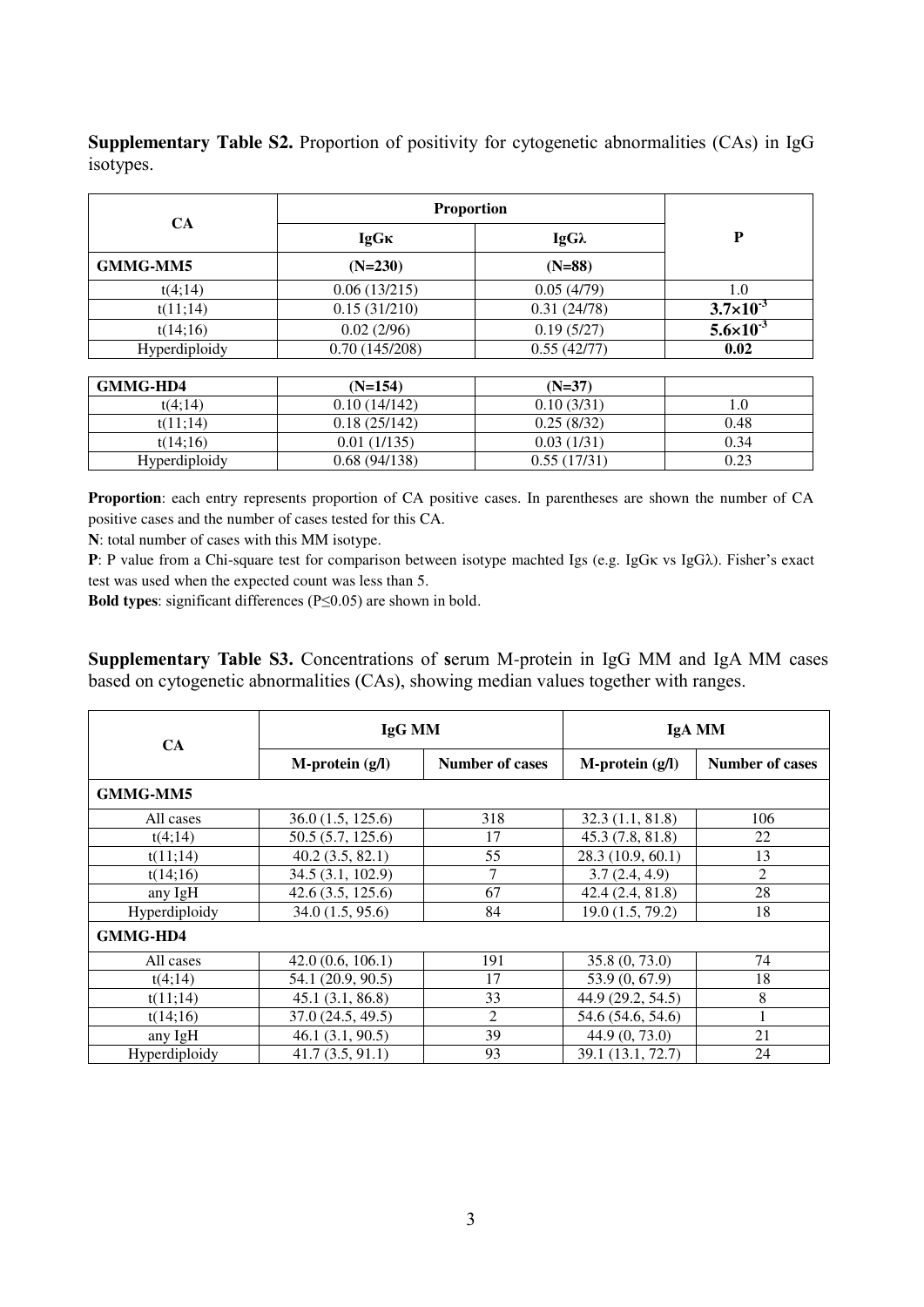| <b>Supplementary Table S4. Concentration of serum uninvolved immunoglobulins and free light</b> |  |  |
|-------------------------------------------------------------------------------------------------|--|--|
| chains (FLCs) depending upon cytogenetic abnormalities (CAs) in IgG MM, IgA MM and LCO          |  |  |
| MM cases.                                                                                       |  |  |

| CA               | Laboratory<br>parameter        | Reference<br>range <sup>®</sup> | <b>Median</b><br>$(m_1, m_2)$ | <b>Cases</b><br>$(n_1, n_2)$                                                                                                                                                                                                                                              | <b>BETA</b>                           | $\mathbf{P}$ |
|------------------|--------------------------------|---------------------------------|-------------------------------|---------------------------------------------------------------------------------------------------------------------------------------------------------------------------------------------------------------------------------------------------------------------------|---------------------------------------|--------------|
| IgG MM $(N=318)$ |                                |                                 |                               |                                                                                                                                                                                                                                                                           |                                       |              |
|                  | IgA(g/l)                       | $0.7 - 3.8$                     | 0.4, 0.3                      | 17, 275                                                                                                                                                                                                                                                                   | 0.14                                  | 0.17         |
|                  | IgM(g/l)                       | $0.4 - 2.8$                     | 0.2, 0.2                      | 17, 275                                                                                                                                                                                                                                                                   | 0.07                                  | 0.47         |
| t(4;14)          | $FLC\kappa$ (mg/l)             | $3.3 - 19.4$                    | 31.0, 89.5                    | 17, 274                                                                                                                                                                                                                                                                   | 0.13                                  | 0.51         |
|                  | $FLC\lambda$ (mg/l)            | $5.7 - 26.3$                    | 8.6, 8.2                      | 17, 274                                                                                                                                                                                                                                                                   | 0.10                                  | 0.52         |
|                  | IgA(g/I)                       | $0.7 - 3.8$                     | 0.25, 0.33                    | 54, 232                                                                                                                                                                                                                                                                   | $-0.14$                               | 0.03         |
| t(11;14)         | IgM(g/I)                       | $0.4 - 2.8$                     | 0.16, 0.20                    | 54, 232                                                                                                                                                                                                                                                                   | $-0.13$                               | 0.02         |
|                  | $FLC\kappa$ (mg/l)             | $3.3 - 19.4$                    | 37.9, 99.3                    | 54, 231                                                                                                                                                                                                                                                                   | 0.01                                  | 0.95         |
|                  | $FLC\lambda$ (mg/l)            | $5.7 - 26.3$                    | 9.9, 8.0                      | 54, 231                                                                                                                                                                                                                                                                   | $-0.03$                               | 0.77         |
|                  | IgA(g/I)                       | $0.7 - 3.8$                     | 0.27, 0.34                    | 7,116                                                                                                                                                                                                                                                                     | 0.11                                  | 0.57         |
| t(14;16)         | IgM(g/I)                       | $0.4 - 2.8$                     | 0.08, 0.20                    | 7,116                                                                                                                                                                                                                                                                     | $-0.14$                               | 0.38         |
|                  | $FLC\kappa$ (mg/l)             | $3.3 - 19.4$                    | 13.0, 124.5                   | 7,116                                                                                                                                                                                                                                                                     | $-0.13$                               | 0.74         |
|                  | $FLC\lambda$ (mg/l)            | $5.7 - 26.3$                    | 218.0, 6.9                    | 7,116<br>0.37<br>99, 188<br>0.04<br>99, 188<br>0.00<br>100, 186<br>$-0.12$<br>100, 186<br>0.20<br>187, 96<br>0.05<br>187, 96<br>0.01<br>186, 96<br>$-0.01$<br>186, 96<br>$-0.09$<br>123, 170<br>$-0.03$<br>123, 170<br>0.03<br>122, 170<br>$-0.02$<br>122, 170<br>$-0.06$ | 0.16                                  |              |
|                  | IgA(g/l)                       | $0.7 - 3.8$                     | 0.28, 0.33                    |                                                                                                                                                                                                                                                                           |                                       | 0.45         |
|                  | IgM $(g/l)$                    | $0.4 - 2.8$                     | 0.2, 0.2                      |                                                                                                                                                                                                                                                                           |                                       | 0.99         |
| gain 1q21        | $FLC\kappa$ (mg/l)             | $3.3 - 19.4$                    | 23, 118                       |                                                                                                                                                                                                                                                                           |                                       | 0.27         |
|                  | $FLC\lambda$ (mg/l)            | $5.7 - 26.3$                    | 9.3, 7.4                      |                                                                                                                                                                                                                                                                           |                                       | 0.01         |
|                  | IgA(g/I)                       | $0.7 - 3.8$                     | 0.33, 0.26                    |                                                                                                                                                                                                                                                                           |                                       | 0.40         |
| Hyperdiploidy    | IgM(g/I)                       | $0.4 - 2.8$                     | 0.2, 0.2                      |                                                                                                                                                                                                                                                                           |                                       | 0.77         |
|                  | $FLC\kappa$ (mg/l)             | $3.3 - 19.4$                    | 107.5, 52.2                   |                                                                                                                                                                                                                                                                           |                                       | 0.93         |
|                  | $\overline{FLC\lambda}$ (mg/l) | $5.7 - 26.3$                    | 7.4, 9.3                      |                                                                                                                                                                                                                                                                           | $-0.01$<br>$-0.02$<br>0.07<br>$-0.19$ | 0.27         |
|                  | IgA(g/I)                       | $0.7 - 3.8$                     | 0.28, 0.33                    |                                                                                                                                                                                                                                                                           |                                       | 0.57         |
| del(13q)         | IgM(g/I)                       | $0.4 - 2.8$                     | 0.21, 0.18                    |                                                                                                                                                                                                                                                                           |                                       | 0.50         |
|                  | $FLC\kappa$ (mg/l)             | $3.3 - 19.4$                    | 43.9, 102.1                   |                                                                                                                                                                                                                                                                           |                                       | 0.83         |
|                  | $FLC\lambda$ (mg/l)            | $5.7 - 26.3$                    | 8.5, 7.4                      |                                                                                                                                                                                                                                                                           |                                       | 0.43         |
|                  | IgA(g/I)                       | $0.7 - 3.8$                     | 0.4, 0.3                      | 30, 264                                                                                                                                                                                                                                                                   |                                       | 0.92         |
| del(17p)         | IgM(g/I)                       | $0.4 - 2.8$                     | 0.2, 0.2                      | 30, 264                                                                                                                                                                                                                                                                   |                                       | 0.79         |
|                  | $FLC\kappa$ (mg/l)             | $3.3 - 19.4$                    | 276.5, 62.6                   | 30, 263                                                                                                                                                                                                                                                                   |                                       | 0.64         |
|                  | $FLC\lambda$ (mg/l)            | $5.7 - 26.3$                    | 5.6, 8.5                      | 30, 263                                                                                                                                                                                                                                                                   |                                       | 0.12         |

| IgA MM $(N=106)$ |                                                                                                                                                                                                                                                                              |              |            |                                                                                                                                                              |         |                      |
|------------------|------------------------------------------------------------------------------------------------------------------------------------------------------------------------------------------------------------------------------------------------------------------------------|--------------|------------|--------------------------------------------------------------------------------------------------------------------------------------------------------------|---------|----------------------|
|                  | IgG $(g/l)$                                                                                                                                                                                                                                                                  | $7.0 - 16.0$ | 3.0, 3.6   | 22, 75                                                                                                                                                       | $-0.10$ | 0.10                 |
|                  | IgM $(g/l)$                                                                                                                                                                                                                                                                  | $0.4 - 2.8$  | 0.17, 0.18 | 21, 75                                                                                                                                                       | $-0.05$ | 0.58                 |
|                  | $FLC\kappa$ (mg/l)                                                                                                                                                                                                                                                           | $3.3 - 19.4$ | 31.4, 26.0 | 22, 75                                                                                                                                                       | $-0.05$ | 0.83                 |
|                  | $FLC\lambda$ (mg/l)                                                                                                                                                                                                                                                          | $5.7 - 26.3$ | 8.0, 9.0   | 22, 74                                                                                                                                                       | $-0.15$ | 0.46                 |
|                  | $\lg G (g/l)$                                                                                                                                                                                                                                                                | $7.0 - 16.0$ | 3.1, 3.5   | 13,82                                                                                                                                                        | $-0.08$ | 0.26                 |
|                  | IgM $(g/l)$                                                                                                                                                                                                                                                                  | $0.4 - 2.8$  | 0.1, 0.2   | 13,81                                                                                                                                                        | $-0.13$ | 0.24                 |
|                  | $FLC\kappa$ (mg/l)                                                                                                                                                                                                                                                           | $3.3 - 19.4$ | 24.6, 30.8 | 13,82                                                                                                                                                        | $-0.40$ | 0.16                 |
|                  | $FLC\lambda$ (mg/l)                                                                                                                                                                                                                                                          | $5.7 - 26.3$ | 6.4, 8.7   | 13,81<br>$-0.13$<br>2, 43<br>$-0.09$<br>2, 42<br>$-0.28$<br>2, 43<br>$-0.59$<br>2, 43<br>0.58<br>54, 41<br>$-0.15$<br>53, 41<br>$-0.19$<br>54, 41<br>$-0.13$ | 0.62    |                      |
|                  | $\lg G (g/l)$                                                                                                                                                                                                                                                                | $7.0 - 16.0$ | 3.5, 3.3   |                                                                                                                                                              |         | 0.65                 |
|                  | t(4;14)<br>t(11;14)<br>$0.4 - 2.8$<br>0.1, 0.2<br>IgM $(g/l)$<br>t(14;16)<br>$3.3 - 19.4$<br>16.5, 31.4<br>$FLC\kappa$ (mg/l)<br>$FLC\lambda$ (mg/l)<br>3005.8, 8.4<br>$5.7 - 26.3$<br>$7.0 - 16.0$<br>$\lg G$ (g/l)<br>3.0, 4.1<br>$0.4 - 2.8$<br>0.17, 0.20<br>IgM $(g/l)$ |              |            | 0.12                                                                                                                                                         |         |                      |
|                  |                                                                                                                                                                                                                                                                              |              |            |                                                                                                                                                              |         | 0.37                 |
|                  |                                                                                                                                                                                                                                                                              |              |            |                                                                                                                                                              |         | 0.30                 |
|                  |                                                                                                                                                                                                                                                                              |              |            |                                                                                                                                                              |         | $3.7 \times 10^{-3}$ |
| gain 1q21        |                                                                                                                                                                                                                                                                              |              |            |                                                                                                                                                              |         | 0.01                 |
|                  | $FLC\kappa$ (mg/l)                                                                                                                                                                                                                                                           | $3.3 - 19.4$ | 21.1, 31.7 |                                                                                                                                                              |         | 0.51                 |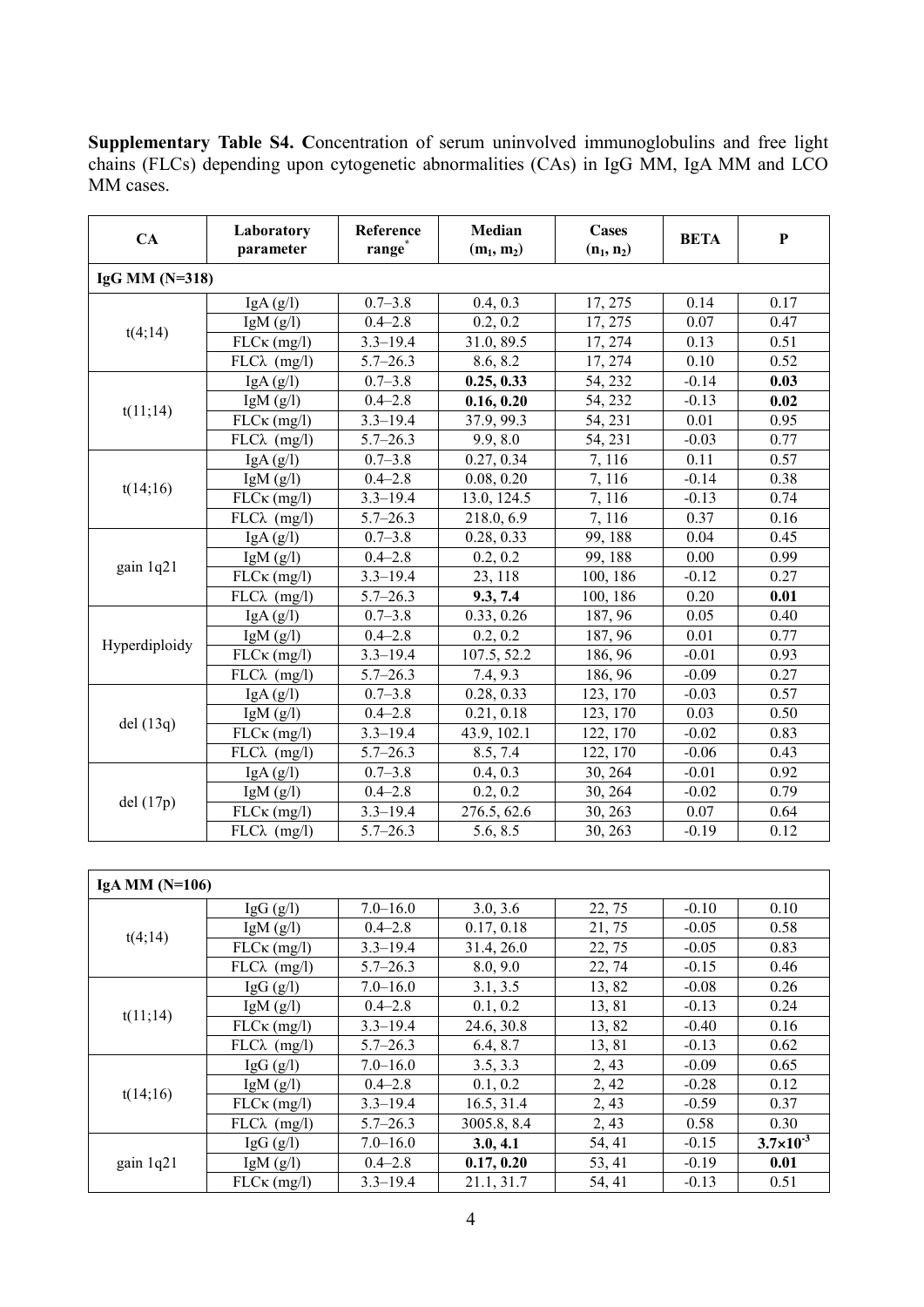|               | $FLC\lambda$ (mg/l) | $5.7 - 26.3$ | 9.1, 8.5   | 53, 41 | $-0.17$ | 0.34 |
|---------------|---------------------|--------------|------------|--------|---------|------|
|               | $\lg G$ (g/l)       | $7.0 - 16.0$ | 4.2, 3.0   | 50, 44 | 0.13    | 0.01 |
|               | IgM $(g/l)$         | $0.4 - 2.8$  | 0.20, 0.17 | 49, 44 | 0.08    | 0.28 |
| Hyperdiploidy | $FLC\kappa$ (mg/l)  | $3.3 - 19.4$ | 32.8, 13.2 | 50, 44 | 0.19    | 0.30 |
|               | $FLC\lambda$ (mg/l) | $5.7 - 26.3$ | 7.2, 8.8   | 49, 44 | 0.26    | 0.10 |
|               | IgG $(g/l)$         | $7.0 - 16.0$ | 3.0, 4.2   | 53, 44 | $-0.11$ | 0.03 |
| del(13q)      | IgM $(g/l)$         | $0.4 - 2.8$  | 0.17, 0.20 | 52, 44 | $-0.09$ | 0.24 |
|               | $FLC\kappa$ (mg/l)  | $3.3 - 19.4$ | 30.9, 21.2 | 53, 44 | $-0.07$ | 0.74 |
|               | $FLC\lambda$ (mg/l) | $5.7 - 26.3$ | 7.8, 9.0   | 52, 44 | $-0.34$ | 0.04 |
|               | $\lg G (g/l)$       | $7.0 - 16.0$ | 2.6, 3.5   | 13,84  | $-0.02$ | 0.80 |
|               | IgM $(g/l)$         | $0.4 - 2.8$  | 0.1, 0.2   | 12,84  | $-0.13$ | 0.23 |
| del(17p)      | $FLC\kappa$ (mg/l)  | $3.3 - 19.4$ | 10.3, 28.4 | 13,84  | 0.03    | 0.93 |
|               | $FLC\lambda$ (mg/l) | $5.7 - 26.3$ | 24.7, 8.3  | 13,83  | $-0.08$ | 0.74 |

| $LCO MM (N=90)$ |                                |              |              |                    |         |      |
|-----------------|--------------------------------|--------------|--------------|--------------------|---------|------|
|                 | IgA(g/I)                       | $0.7 - 3.8$  | 0.3, 0.4     | 5,71               | $-0.15$ | 0.45 |
|                 | IgG(g/I)                       | $7.0 - 16.0$ | 4.3, 4.8     | 5,71               | $-0.18$ | 0.07 |
| t(4;14)         | IgM $(g/l)$                    | $0.4 - 2.8$  | 0.12, 0.20   | $\overline{5, 70}$ | $-0.23$ | 0.16 |
|                 | $FLC\kappa$ (mg/l)             | $3.3 - 19.4$ | 2810, 486    | 5,71               | 0.26    | 0.48 |
|                 | $FLC\lambda$ (mg/l)            | $5.7 - 26.3$ | 11.2, 13.3   | 5,71               | 0.08    | 0.80 |
|                 | IgA(g/I)                       | $0.7 - 3.8$  | 0.4, 0.3     | 29, 42             | $-0.08$ | 0.37 |
|                 | IgG(g/l)                       | $7.0 - 16.0$ | 4.8, 4.6     | 29, 42             | 0.02    | 0.63 |
| t(11;14)        | IgM $(g/l)$                    | $0.4 - 2.8$  | 0.18, 0.19   | 28, 42             | $-0.08$ | 0.31 |
|                 | $FLC\kappa$ (mg/l)             | $3.3 - 19.4$ | 437, 719     | 29, 42             | $-0.40$ | 0.02 |
|                 | $\overline{FLC\lambda}$ (mg/l) | $5.7 - 26.3$ | 16.3, 11.4   | 29, 42             | $-0.11$ | 0.45 |
|                 | IgA(g/l)                       | $0.7 - 3.8$  | 2.0, 0.3     | 2, 23              | $-0.08$ | 0.79 |
|                 | IgG(g/I)                       | $7.0 - 16.0$ | 2.4, 4.9     | 2, 23              | 0.21    | 0.39 |
| t(14;16)        | IgM $(g/l)$                    | $0.4 - 2.8$  | 0.14, 0.21   | 2, 23              | 0.07    | 0.81 |
|                 | $FLC\kappa$ (mg/l)             | $3.3 - 19.4$ | 6503, 633    | 2, 23              | 0.87    | 0.38 |
|                 | $FLC\lambda$ (mg/l)            | $5.7 - 26.3$ | 2213.7, 11.2 | 2, 23              | 0.73    | 0.25 |
|                 | IgA(g/I)                       | $0.7 - 3.8$  | 0.2, 0.5     | 25, 50             | $-0.29$ | 0.01 |
|                 | $\overline{I}$ gG (g/l)        | $7.0 - 16.0$ | 4.1, 5.0     | 25, 50             | $-0.12$ | 0.03 |
| gain 1q21       | IgM $(g/l)$                    | $0.4 - 2.8$  | 0.1, 0.2     | 25, 49             | $-0.21$ | 0.02 |
|                 | $FLC\kappa$ (mg/l)             | $3.3 - 19.4$ | 7,733        | 25, 50             | $-0.22$ | 0.25 |
|                 | $FLC\lambda$ (mg/l)            | $5.7 - 26.3$ | 250, 11      | 25, 50             | $-0.18$ | 0.25 |
|                 | IgA(g/l)                       | $0.7 - 3.8$  | 0.3, 0.4     | 23, 49             | 0.21    | 0.04 |
|                 | IgG(g/I)                       | $7.0 - 16.0$ | 4.9, 4.3     | 23, 49             | 0.06    | 0.23 |
| Hyperdiploidy   | IgM $(g/l)$                    | $0.4 - 2.8$  | 0.20, 0.18   | 23, 48             | 0.09    | 0.30 |
|                 | $FLC\kappa$ (mg/l)             | $3.3 - 19.4$ | 506, 534     | 23, 49             | 0.36    | 0.05 |
|                 | $FLC\lambda$ (mg/l)            | $5.7 - 26.3$ | 13.5, 11.2   | 23, 49             | 0.23    | 0.14 |
|                 | IgA(g/l)                       | $0.7 - 3.8$  | 0.4, 0.4     | 48, 27             | $-0.05$ | 0.62 |
|                 | IgG(g/I)                       | $7.0 - 16.0$ | 4.2, 6.1     | 48, 27             | $-0.09$ | 0.11 |
| del(13q)        | IgM $(g/l)$                    | $0.4 - 2.8$  | 0.17, 0.25   | 47, 27             | $-0.13$ | 0.14 |
|                 | $FLC\kappa$ (mg/l)             | $3.3 - 19.4$ | 496, 633     | 48, 27             | 0.22    | 0.27 |
|                 | $FLC\lambda$ (mg/l)            | $5.7 - 26.3$ | 12.4, 11.5   | 48, 27             | $-0.07$ | 0.65 |
|                 | IgA(g/I)                       | $0.7 - 3.8$  | 0.3, 0.4     | 7,70               | 0.02    | 0.91 |
|                 | IgG(g/I)                       | $7.0 - 16.0$ | 4.0, 4.9     | 7,70               | 0.02    | 0.81 |
| del(17p)        | IgM $(g/l)$                    | $0.4 - 2.8$  | 0.1, 0.2     | 6,70               | $-0.12$ | 0.43 |
|                 | $FLC\kappa$ (mg/l)             | $3.3 - 19.4$ | 2130, 464    | 7,70               | 0.78    | 0.01 |
|                 | $FLC\lambda$ (mg/l)            | $5.7 - 26.3$ | 8.0, 13.4    | 7,70               | $-0.11$ | 0.64 |

**m1, m2**: median concentration of serum immunoglobulins and FLC in CA positive and CA negative cases, respectively.